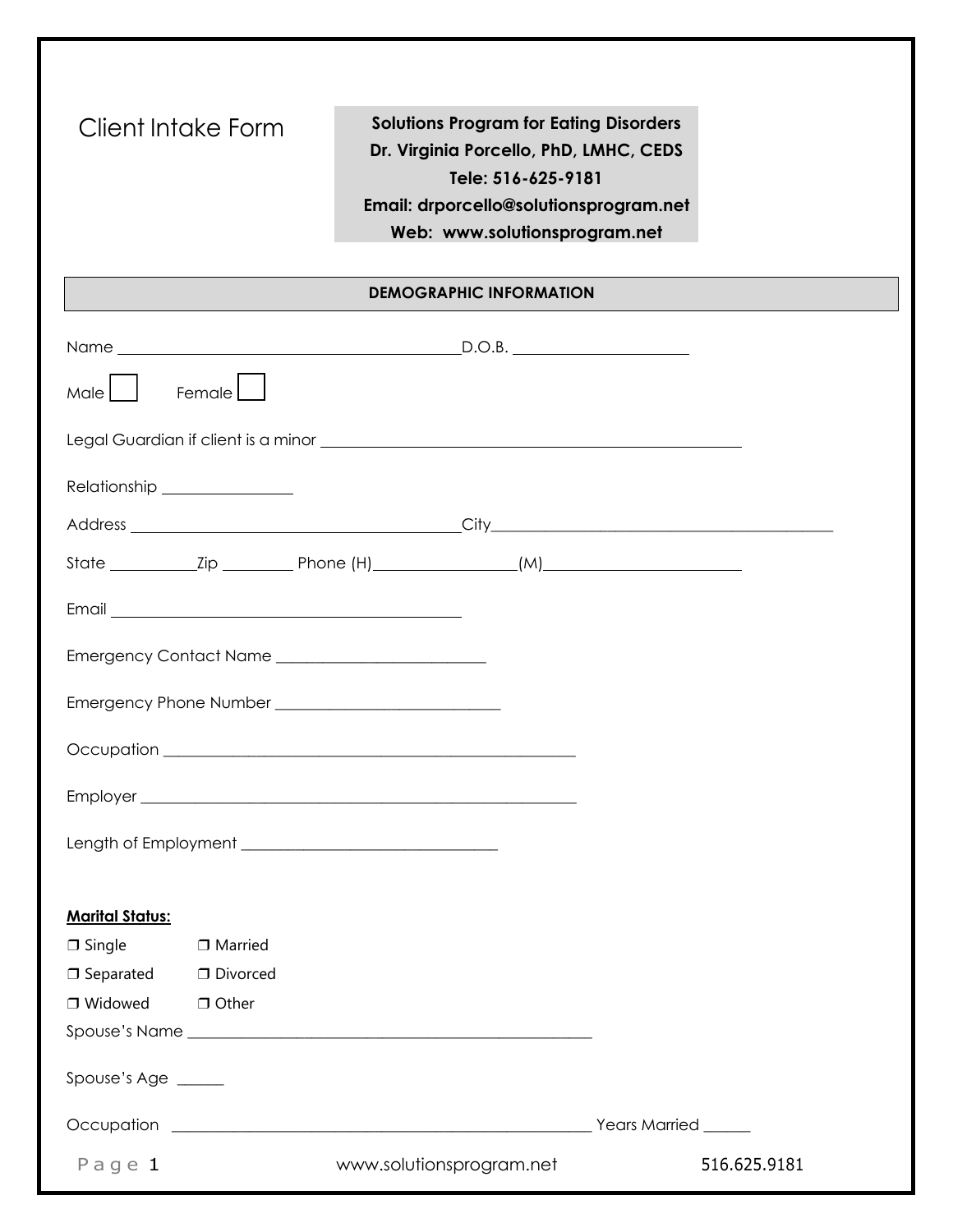# **Children:**

| <b>Name</b> | Age | Gender | Weight issues? (Y or N) | Where does the child live? |
|-------------|-----|--------|-------------------------|----------------------------|
|             |     |        |                         |                            |
|             |     |        |                         |                            |
|             |     |        |                         |                            |
|             |     |        |                         |                            |
|             |     |        |                         |                            |
|             |     |        |                         |                            |
|             |     |        |                         |                            |
|             |     |        |                         |                            |
|             |     |        |                         |                            |

# **INSURANCE INFORMATION**

| Name of Insured <u>entitled</u> and the set of the set of the set of the set of the set of the set of the set of the set of the set of the set of the set of the set of the set of the set of the set of the set of the set of the |                   |  |
|------------------------------------------------------------------------------------------------------------------------------------------------------------------------------------------------------------------------------------|-------------------|--|
|                                                                                                                                                                                                                                    |                   |  |
|                                                                                                                                                                                                                                    | Phone Co-Pay Amt. |  |
|                                                                                                                                                                                                                                    |                   |  |
|                                                                                                                                                                                                                                    | Phone Co-Pay Amt. |  |
|                                                                                                                                                                                                                                    |                   |  |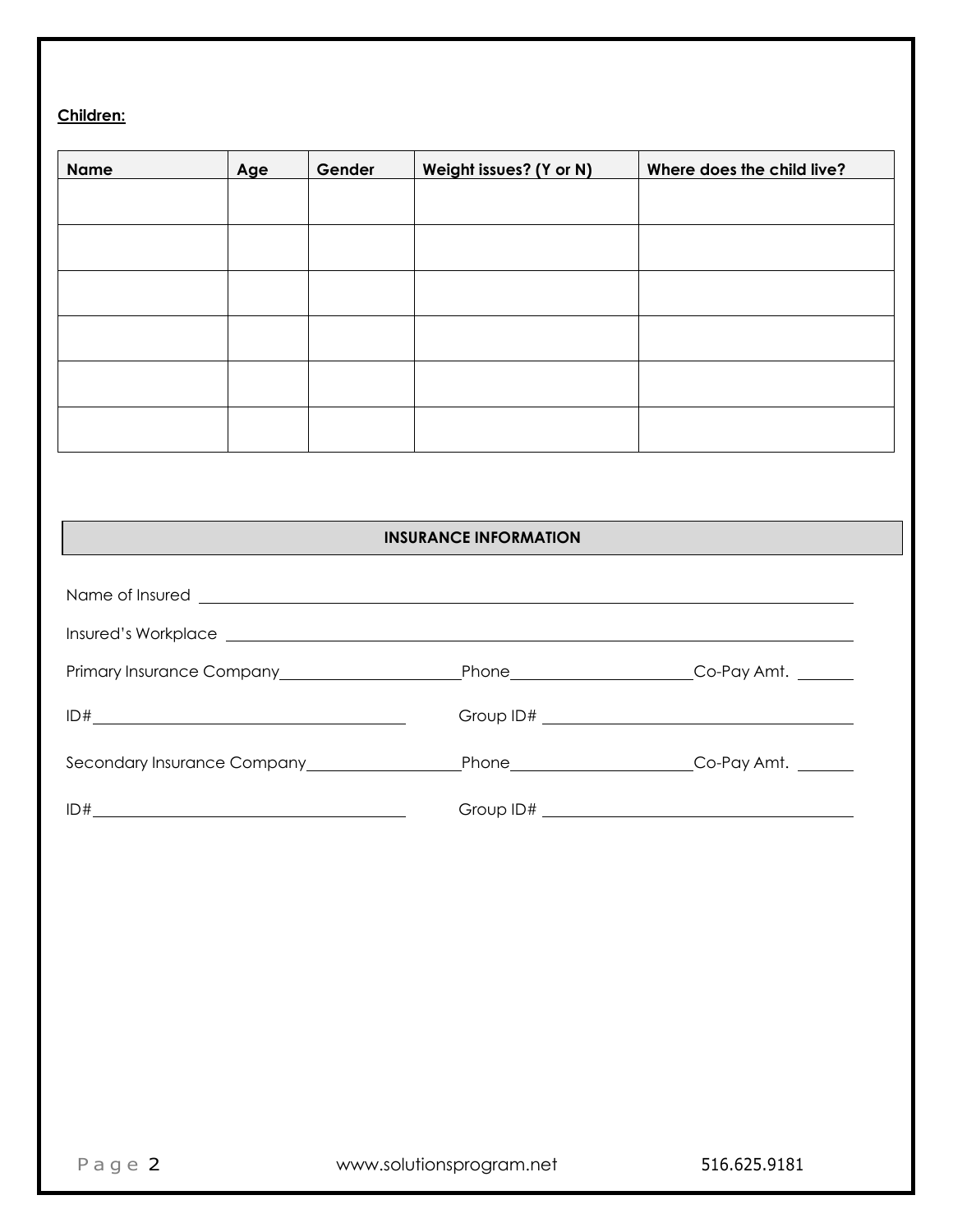### **MEDICAL HEALTH INFORMATION**

| Report                                                                                       |                          |                       |              |
|----------------------------------------------------------------------------------------------|--------------------------|-----------------------|--------------|
|                                                                                              |                          |                       |              |
|                                                                                              |                          |                       |              |
|                                                                                              |                          |                       |              |
|                                                                                              |                          |                       |              |
| List any medical conditions you have now or in the past:                                     |                          |                       |              |
|                                                                                              |                          |                       |              |
| <b>Medical Condition</b>                                                                     |                          | <b>Date Diagnosed</b> |              |
|                                                                                              |                          |                       |              |
|                                                                                              |                          |                       |              |
|                                                                                              |                          |                       |              |
|                                                                                              |                          |                       |              |
|                                                                                              |                          |                       |              |
| Rate your health (check): Very Good_____________Good __________Average _____Declining ______ |                          |                       |              |
|                                                                                              |                          |                       |              |
| Weight Changes recently: Lost __________Date_______Gained ___________Date______              |                          |                       |              |
| Are you presently taking medication? Yes ____ No ____                                        |                          |                       |              |
|                                                                                              |                          |                       |              |
|                                                                                              |                          |                       |              |
|                                                                                              |                          |                       |              |
| Page 3                                                                                       | www.solutionsprogram.net |                       | 516.625.9181 |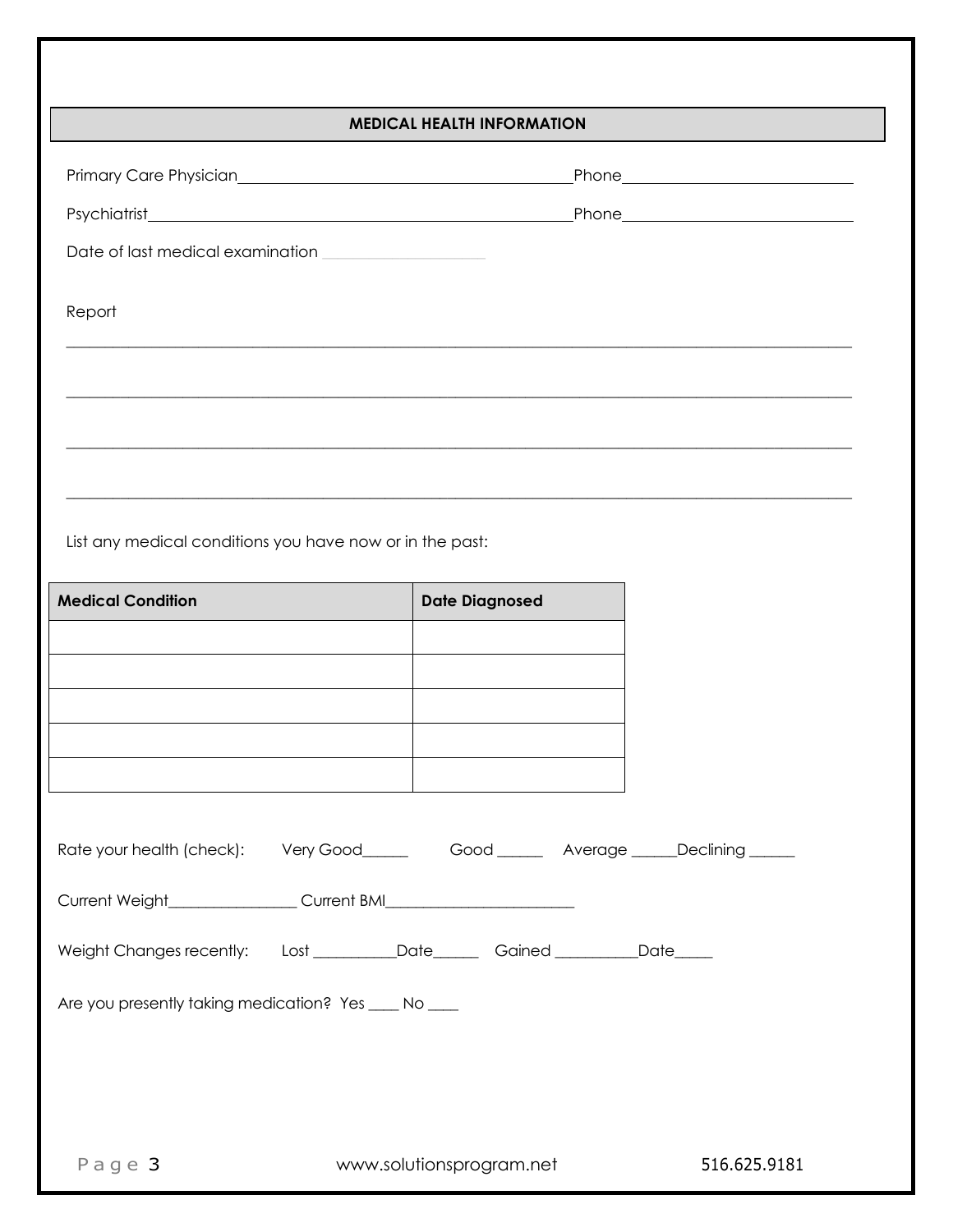Please list current medications/dosage:

| <b>Current Medication</b> | Dosage | <b>Reason Prescribed</b> |
|---------------------------|--------|--------------------------|
|                           |        |                          |
|                           |        |                          |
|                           |        |                          |
|                           |        |                          |
|                           |        |                          |
|                           |        |                          |
|                           |        |                          |
|                           |        |                          |
|                           |        |                          |

Please list any surgeries you've had in the past:

| <b>Surgery Type</b> | <b>Surgery Date</b> |
|---------------------|---------------------|
|                     |                     |
|                     |                     |
|                     |                     |
|                     |                     |
|                     |                     |

Page 4 www.solutionsprogram.net 516.625.9181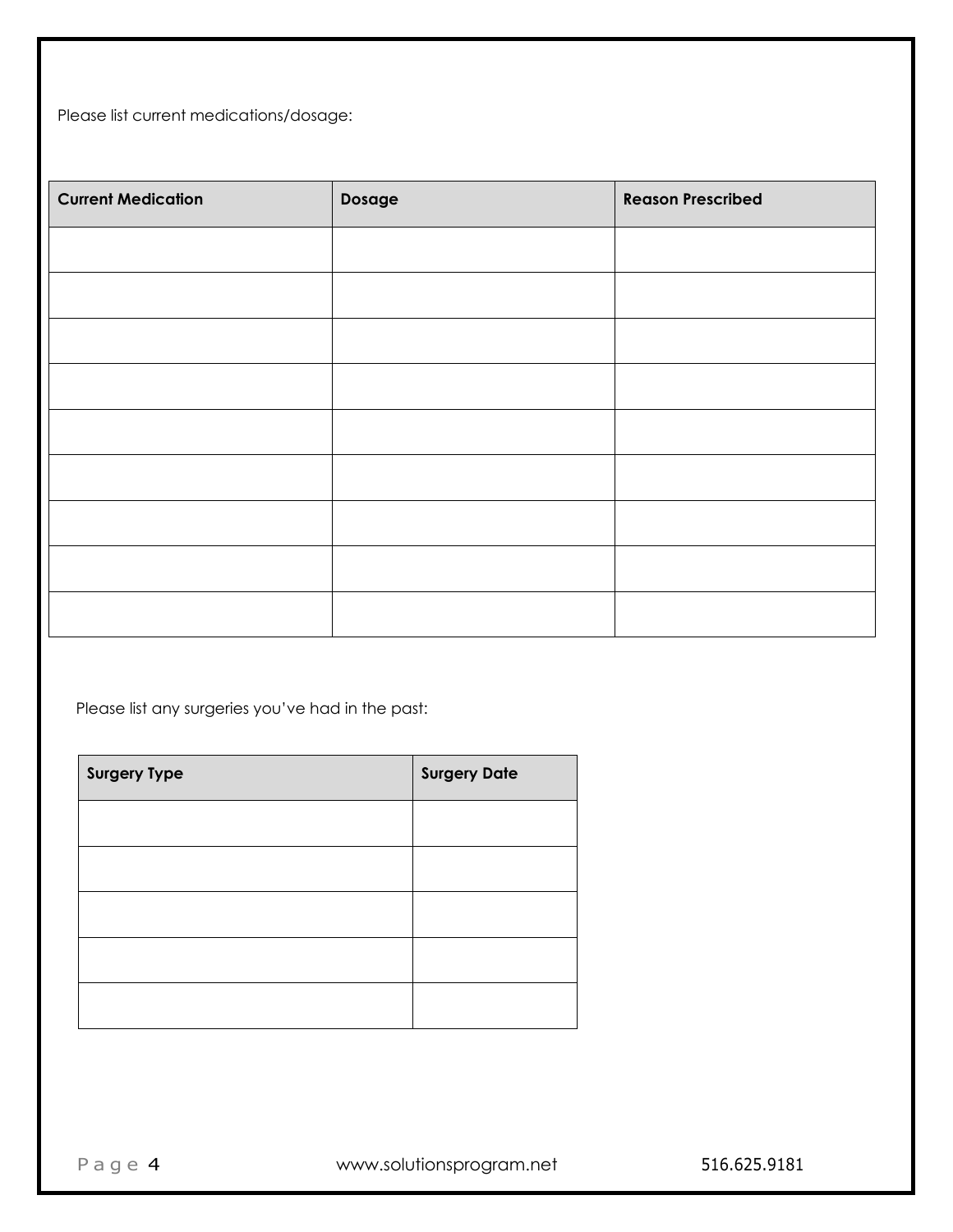| Current Issue(s) bringing you to counseling:                                                                                                                             |  |  |  |
|--------------------------------------------------------------------------------------------------------------------------------------------------------------------------|--|--|--|
| <u> 1989 - Johann Stoff, amerikansk politik (d. 1989)</u><br><u> 1989 - Johann Stoff, amerikansk politik (f. 1989)</u>                                                   |  |  |  |
| <u> 1989 - Johann Stoff, amerikan bestein besteht aus dem besteht der dem Berlingen aus der Berlingen anderen Sto</u><br>Have you ever been in psychotherapy? __________ |  |  |  |
|                                                                                                                                                                          |  |  |  |
| Are you currently in psychotherapy? __________                                                                                                                           |  |  |  |
|                                                                                                                                                                          |  |  |  |
| What type? Individual_______Group________Family________Marital Counseling_____________                                                                                   |  |  |  |
|                                                                                                                                                                          |  |  |  |
|                                                                                                                                                                          |  |  |  |
| Are you currently involved with any exercise routine? If so, please explain _______________________                                                                      |  |  |  |
|                                                                                                                                                                          |  |  |  |
| <b>Family History</b>                                                                                                                                                    |  |  |  |
| Mother: Living________Age__________eating problems? _____________medical problems___________________                                                                     |  |  |  |
|                                                                                                                                                                          |  |  |  |
| Father: Living________ Age_________ eating problems?______________ medical problems________________                                                                      |  |  |  |
|                                                                                                                                                                          |  |  |  |
|                                                                                                                                                                          |  |  |  |
| Page 5<br>www.solutionsprogram.net<br>516.625.9181                                                                                                                       |  |  |  |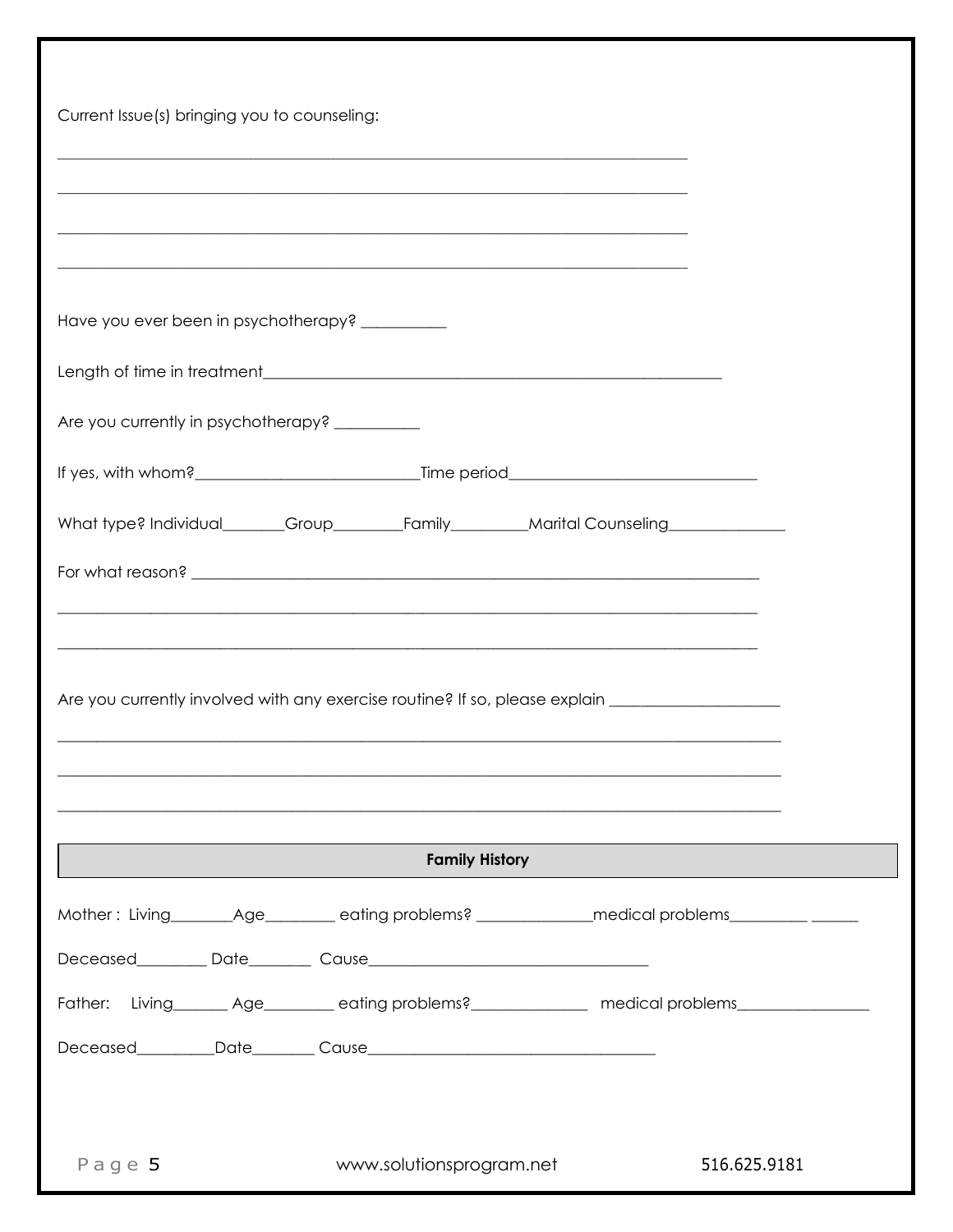| Siblings: List all siblings, oldest first:                            |                          |                                                                                   |
|-----------------------------------------------------------------------|--------------------------|-----------------------------------------------------------------------------------|
| Living age manufactory equations?                                     |                          |                                                                                   |
|                                                                       |                          |                                                                                   |
|                                                                       |                          |                                                                                   |
| Relationship with Sibling                                             |                          | Positive __________ Neutral ________ Negative _________                           |
| Explain:                                                              |                          |                                                                                   |
|                                                                       |                          | ,我们也不能在这里的人,我们也不能在这里的人,我们也不能在这里的人,我们也不能在这里的人,我们也不能在这里的人,我们也不能在这里的人,我们也不能在这里的人,我们也 |
|                                                                       |                          |                                                                                   |
|                                                                       |                          |                                                                                   |
|                                                                       |                          |                                                                                   |
| Living_________ age_______ weight/eating problems?___________________ |                          |                                                                                   |
|                                                                       |                          |                                                                                   |
| Children_________________________                                     |                          |                                                                                   |
| Relationship with Sibling                                             |                          | Positive Neutral Neutral Negative                                                 |
| Explain:                                                              |                          |                                                                                   |
|                                                                       |                          |                                                                                   |
|                                                                       |                          |                                                                                   |
|                                                                       |                          |                                                                                   |
|                                                                       |                          |                                                                                   |
|                                                                       |                          |                                                                                   |
|                                                                       |                          |                                                                                   |
|                                                                       |                          |                                                                                   |
|                                                                       |                          |                                                                                   |
| Page $6$                                                              | www.solutionsprogram.net | 516.625.9181                                                                      |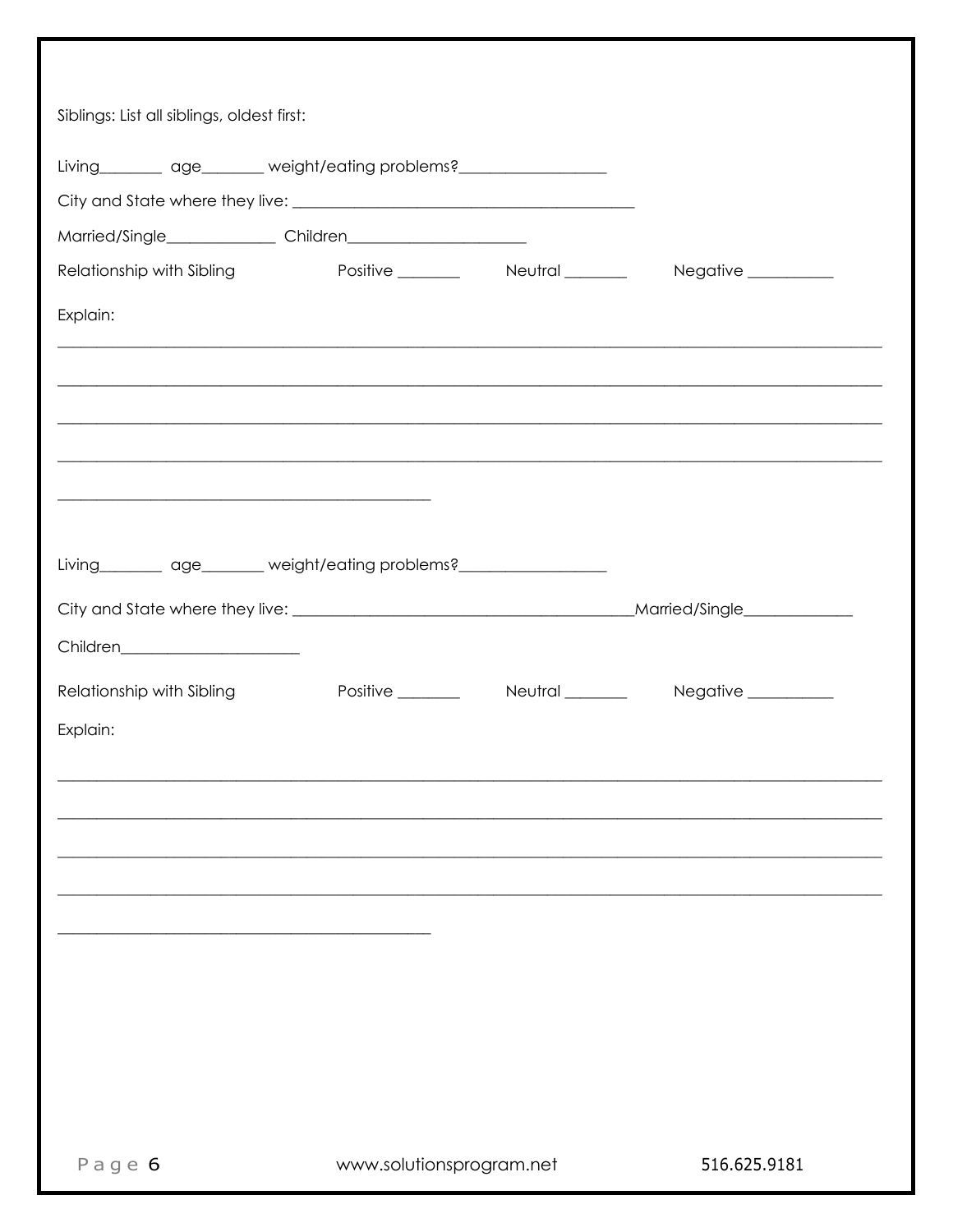| Living_________ age_______ weight/eating problems?________________________                                                           |                          |                                                              |
|--------------------------------------------------------------------------------------------------------------------------------------|--------------------------|--------------------------------------------------------------|
|                                                                                                                                      |                          |                                                              |
| Children______________________                                                                                                       |                          |                                                              |
| Relationship with Sibling                                                                                                            |                          | Positive __________  Neutral _________  Negative ___________ |
| Explain:                                                                                                                             |                          |                                                              |
|                                                                                                                                      |                          |                                                              |
|                                                                                                                                      |                          |                                                              |
|                                                                                                                                      |                          |                                                              |
|                                                                                                                                      |                          |                                                              |
| <u> 2000 - Jan James James James James James James James James James James James James James James James James J</u>                 |                          |                                                              |
| Any history of obesity on (maternal) mother's side of the family? YES___ NO___<br>If yes, please list names and relationship to you: |                          |                                                              |
|                                                                                                                                      |                          |                                                              |
|                                                                                                                                      |                          |                                                              |
|                                                                                                                                      |                          |                                                              |
|                                                                                                                                      |                          |                                                              |
|                                                                                                                                      |                          |                                                              |
| Any history of obesity on (paternal) Fathers side of the family? YES __<br>If yes, please list names and relationship to you:        |                          | $NO$ $\qquad$                                                |
|                                                                                                                                      |                          |                                                              |
|                                                                                                                                      |                          |                                                              |
|                                                                                                                                      |                          |                                                              |
|                                                                                                                                      |                          |                                                              |
|                                                                                                                                      |                          |                                                              |
|                                                                                                                                      |                          |                                                              |
|                                                                                                                                      |                          |                                                              |
|                                                                                                                                      |                          |                                                              |
| Page 7                                                                                                                               | www.solutionsprogram.net | 516.625.9181                                                 |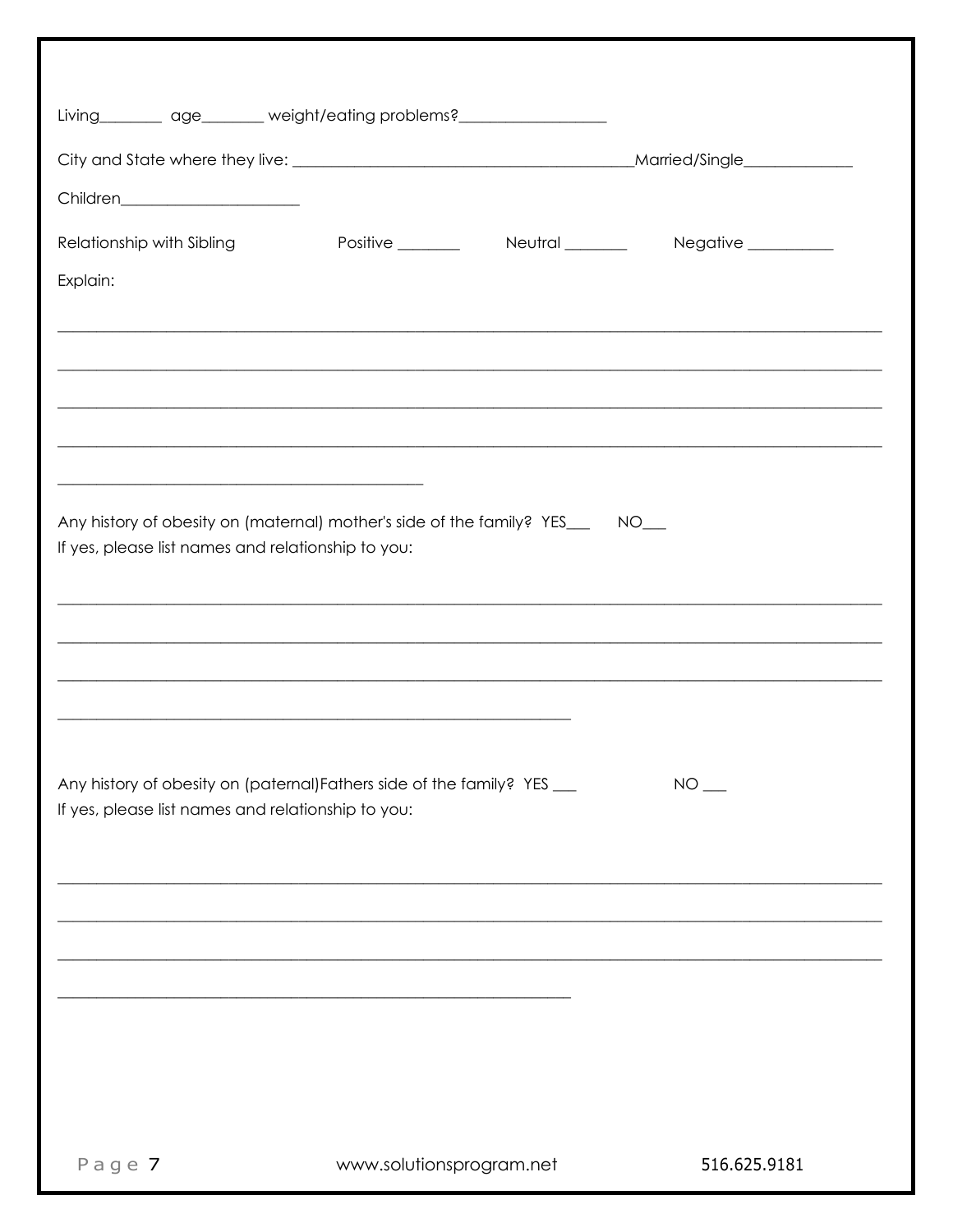| If yes, please explain:                                 | Any history of bulimia or anorexia in family history? YES ____ NO ____                                                                              |              |
|---------------------------------------------------------|-----------------------------------------------------------------------------------------------------------------------------------------------------|--------------|
|                                                         |                                                                                                                                                     |              |
| If yes, please explain:                                 | Any history of alcohol or drug use in family history? YES ____ NO ____                                                                              |              |
|                                                         |                                                                                                                                                     |              |
|                                                         |                                                                                                                                                     |              |
|                                                         |                                                                                                                                                     |              |
| Are you a smoker? YES _____ NO ____<br>If Yes, explain: | Any history of sexual abuse for you or a family member? YES ___<br>,我们也不会有什么。""我们的人,我们也不会有什么?""我们的人,我们也不会有什么?""我们的人,我们也不会有什么?""我们的人,我们也不会有什么?""我们的人 |              |
|                                                         | <u> 1989 - Johann Stoff, deutscher Stoff, der Stoff, der Stoff, der Stoff, der Stoff, der Stoff, der Stoff, der S</u>                               |              |
|                                                         |                                                                                                                                                     |              |
| $P$ age $8$                                             | www.solutionsprogram.net                                                                                                                            | 516.625.9181 |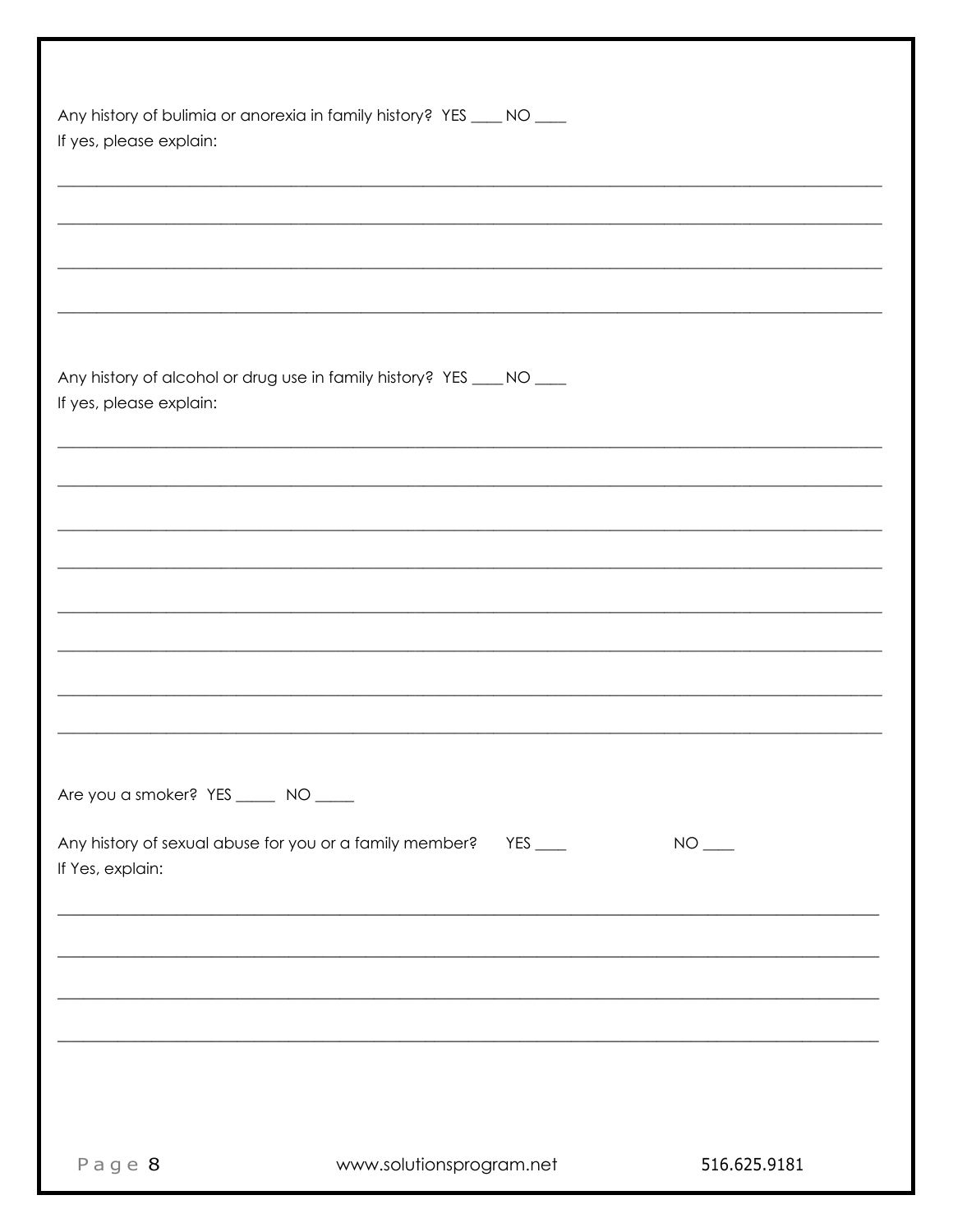| <b>FAMILY HISTORY OF MENTAL ILLNESS:</b> Please list any members who have been in counseling and the reasons |
|--------------------------------------------------------------------------------------------------------------|
| why or who have been hospitalized for mental illness:                                                        |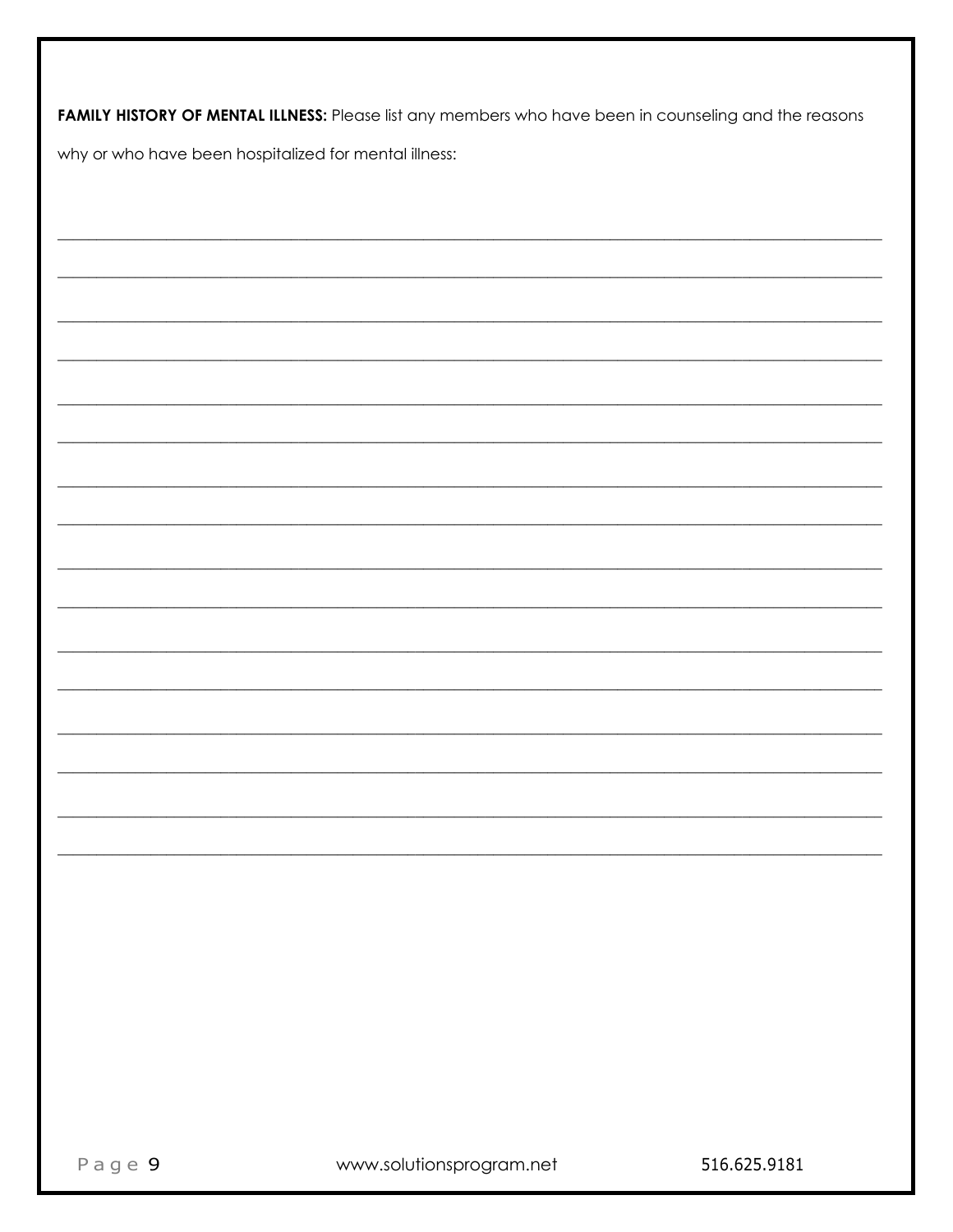| <b>Weight History</b>                                                                                                   |                                                                                                          |              |  |  |
|-------------------------------------------------------------------------------------------------------------------------|----------------------------------------------------------------------------------------------------------|--------------|--|--|
| can:                                                                                                                    | What is your first memory of being overweight? How old were you? Please write as much information as you |              |  |  |
|                                                                                                                         |                                                                                                          |              |  |  |
|                                                                                                                         |                                                                                                          |              |  |  |
|                                                                                                                         | Your most stable adult weight you have maintained: _____ pounds, lasting ____ 0 months                   |              |  |  |
| $\Box$ years at age(s) _____<br>My current weight is ________ pounds. My most accurate height is ____ feet, ____ inches |                                                                                                          |              |  |  |
|                                                                                                                         | <b>Emotional Eating History and Behaviors</b>                                                            |              |  |  |
| <b>EMOTIONAL EATING HISTORY</b>                                                                                         |                                                                                                          |              |  |  |
|                                                                                                                         |                                                                                                          |              |  |  |
|                                                                                                                         |                                                                                                          |              |  |  |
| How often do you disapprove of the way you look? ________________________________                                       |                                                                                                          |              |  |  |
|                                                                                                                         | What percentage of your compulsive eating is emotional or do to stress (0 to 100%)__________________     |              |  |  |
| Page $10$                                                                                                               | www.solutionsprogram.net                                                                                 | 516.625.9181 |  |  |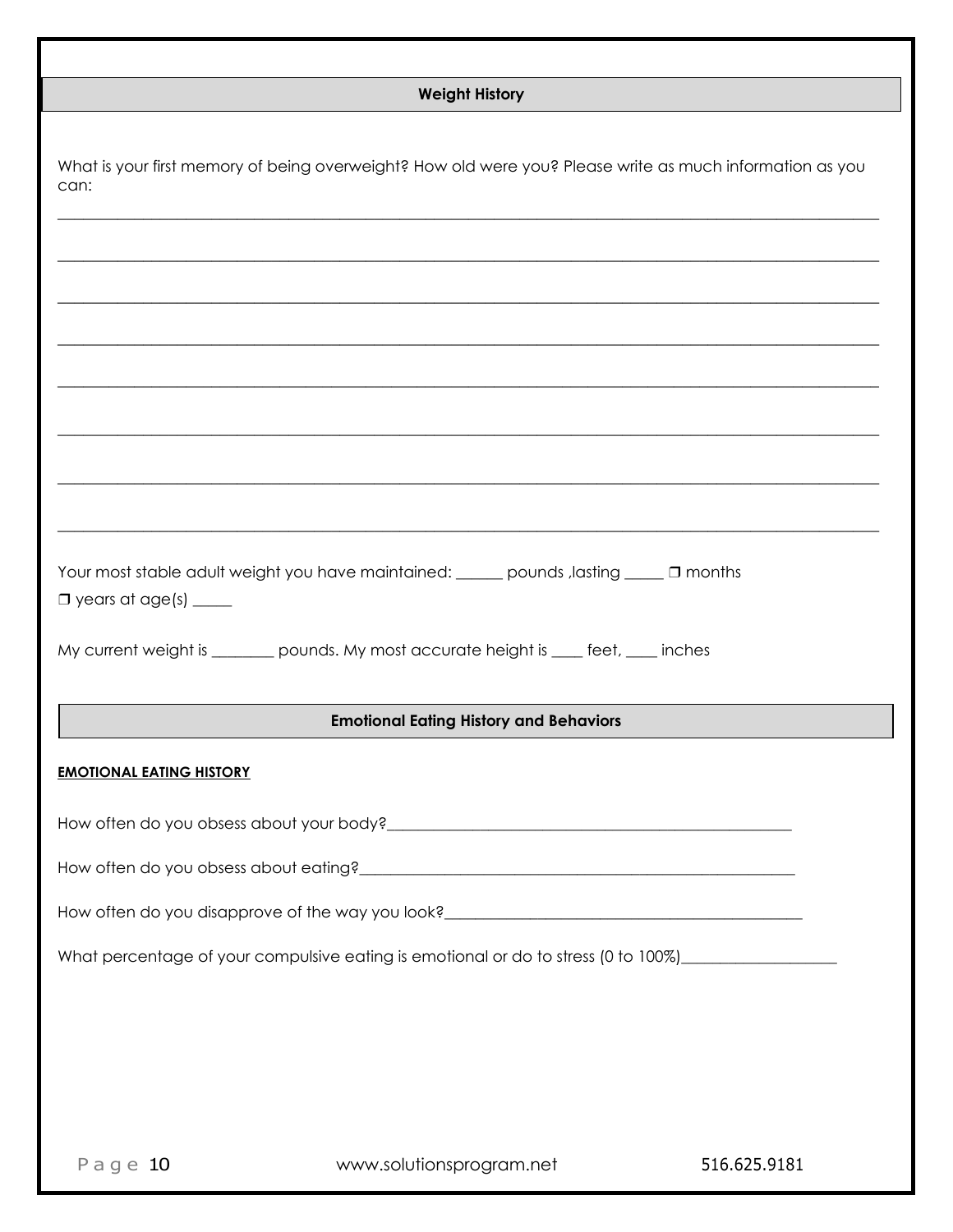| <b>EATING BEHAVIORS</b>                 |                                                                                                         |              |
|-----------------------------------------|---------------------------------------------------------------------------------------------------------|--------------|
|                                         | On the average WORKDAY, I eat ___ meals and ___ snacks                                                  |              |
|                                         | On days when I am not at work, I eat ____ meals and ____ snacks                                         |              |
| I CONSIDER MY AVERAGE MEAL SIZE TO BE:: |                                                                                                         |              |
| $\Box$ Small                            |                                                                                                         |              |
| $\Box$ Medium                           |                                                                                                         |              |
| $\Box$ Large                            |                                                                                                         |              |
|                                         | MY DIET CONSISTS MOSTLY OF (CHECK ALL THAT APPLY):                                                      |              |
|                                         | □ "Normal Food" I eat a variety of food groups similar to the food eaten by my family, friends and      |              |
| Co-workers                              |                                                                                                         |              |
|                                         | □ "Healthy Food"I make an effort to buy, prepare, and eat food that is low in sugar, fat, calories      |              |
|                                         | "Fast food"Much of my food is eaten "on the run" or purchased at "drive-thru window."                   |              |
|                                         |                                                                                                         |              |
|                                         | □ "Junk food"I snack a lot, mostly at: □ home □ work                                                    |              |
| <b>MY SNACKFOOD CONSISTS MOSTLY OF:</b> |                                                                                                         |              |
|                                         | <b>□</b> Sugar and Sweets □ Chocolate □ Salty food □ Sandwiches □ Leftovers                             |              |
|                                         |                                                                                                         |              |
| <b>SITUATIONS:</b>                      |                                                                                                         |              |
|                                         |                                                                                                         |              |
|                                         | $\Box$ I think I eat more if I am in a stressful situation, which usually comes from (Please Describe): |              |
|                                         |                                                                                                         |              |
|                                         |                                                                                                         |              |
|                                         |                                                                                                         |              |
|                                         |                                                                                                         |              |
|                                         |                                                                                                         |              |
|                                         |                                                                                                         |              |
|                                         |                                                                                                         |              |
|                                         | <b>I</b> I keep food hidden at home or work so I have access to food to eat throughout the day:         |              |
|                                         |                                                                                                         |              |
| Page $11$                               | www.solutionsprogram.net                                                                                | 516.625.9181 |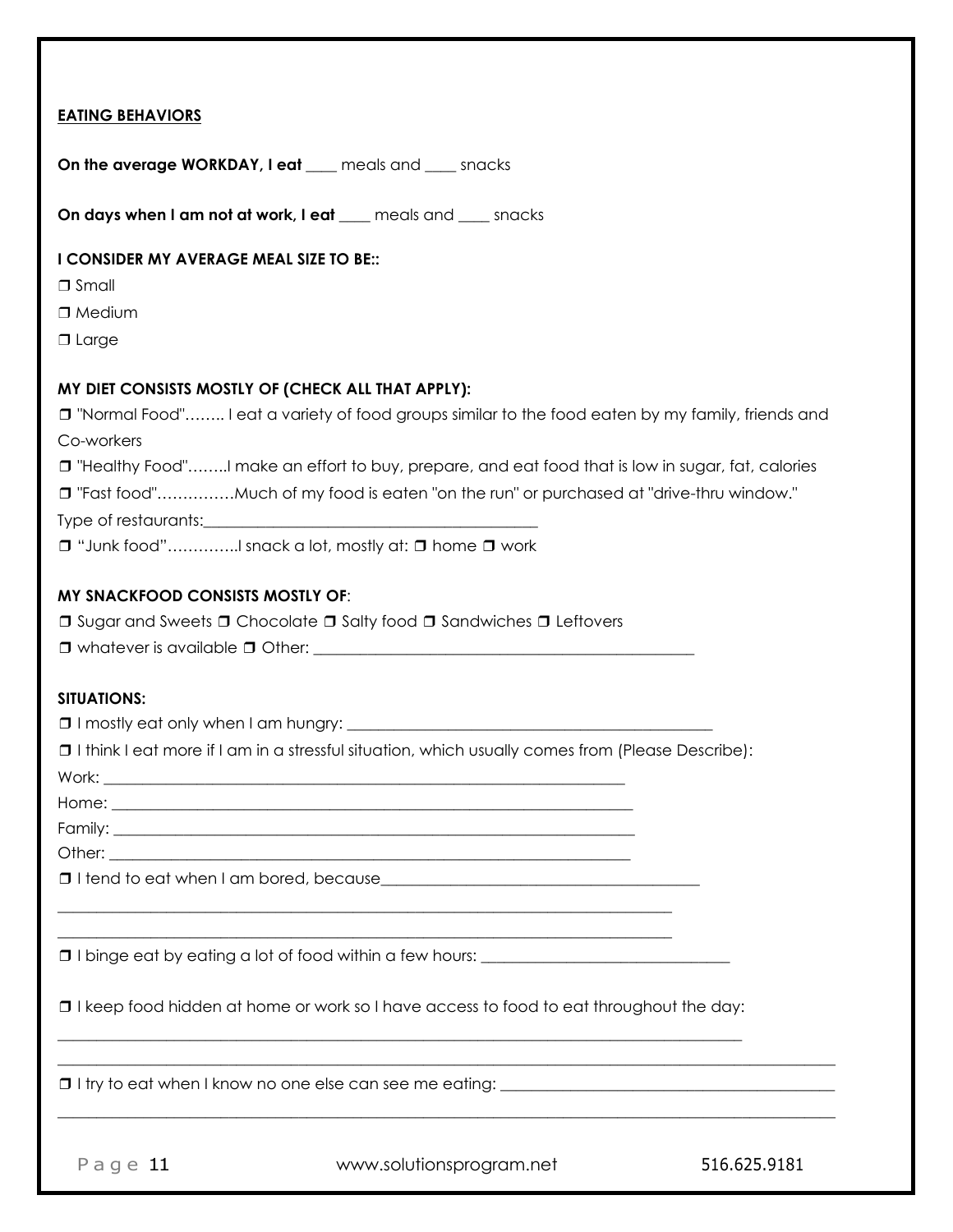#### **I HAVE PARTICIPATED IN THE FOLLOWING WEIGHT LOSS PROGRAMS:**

| How long did you stay on the program?<br><u> and the manual contract of the state of the state of the state of the state of the state of the state of the state of the state of the state of the state of the state of the state o</u> |
|----------------------------------------------------------------------------------------------------------------------------------------------------------------------------------------------------------------------------------------|
|                                                                                                                                                                                                                                        |
|                                                                                                                                                                                                                                        |
|                                                                                                                                                                                                                                        |
|                                                                                                                                                                                                                                        |
|                                                                                                                                                                                                                                        |
|                                                                                                                                                                                                                                        |
|                                                                                                                                                                                                                                        |
|                                                                                                                                                                                                                                        |
|                                                                                                                                                                                                                                        |
|                                                                                                                                                                                                                                        |
|                                                                                                                                                                                                                                        |
|                                                                                                                                                                                                                                        |
|                                                                                                                                                                                                                                        |
|                                                                                                                                                                                                                                        |
|                                                                                                                                                                                                                                        |
|                                                                                                                                                                                                                                        |
|                                                                                                                                                                                                                                        |
|                                                                                                                                                                                                                                        |

If needed, please use the rest of this page to list other programs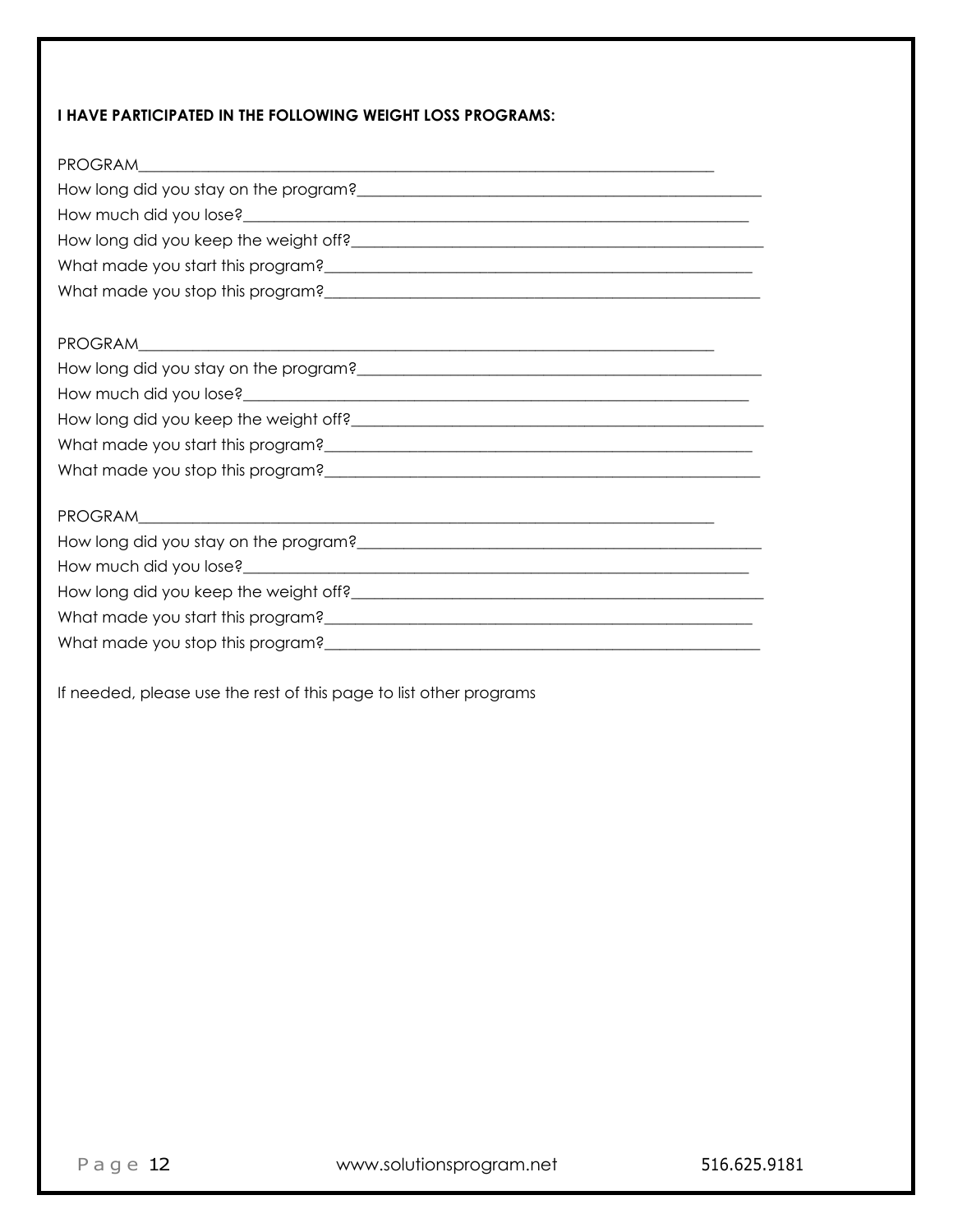Your routine daily diet-- list breakfast, lunch, and dinner including time of day and snacks:

| <b>Usual Meal Time</b> |
|------------------------|
|                        |
|                        |
|                        |
|                        |
|                        |
|                        |
|                        |
|                        |
|                        |
|                        |
|                        |
|                        |
|                        |
|                        |
|                        |
|                        |
|                        |
|                        |
|                        |
|                        |
|                        |
|                        |
|                        |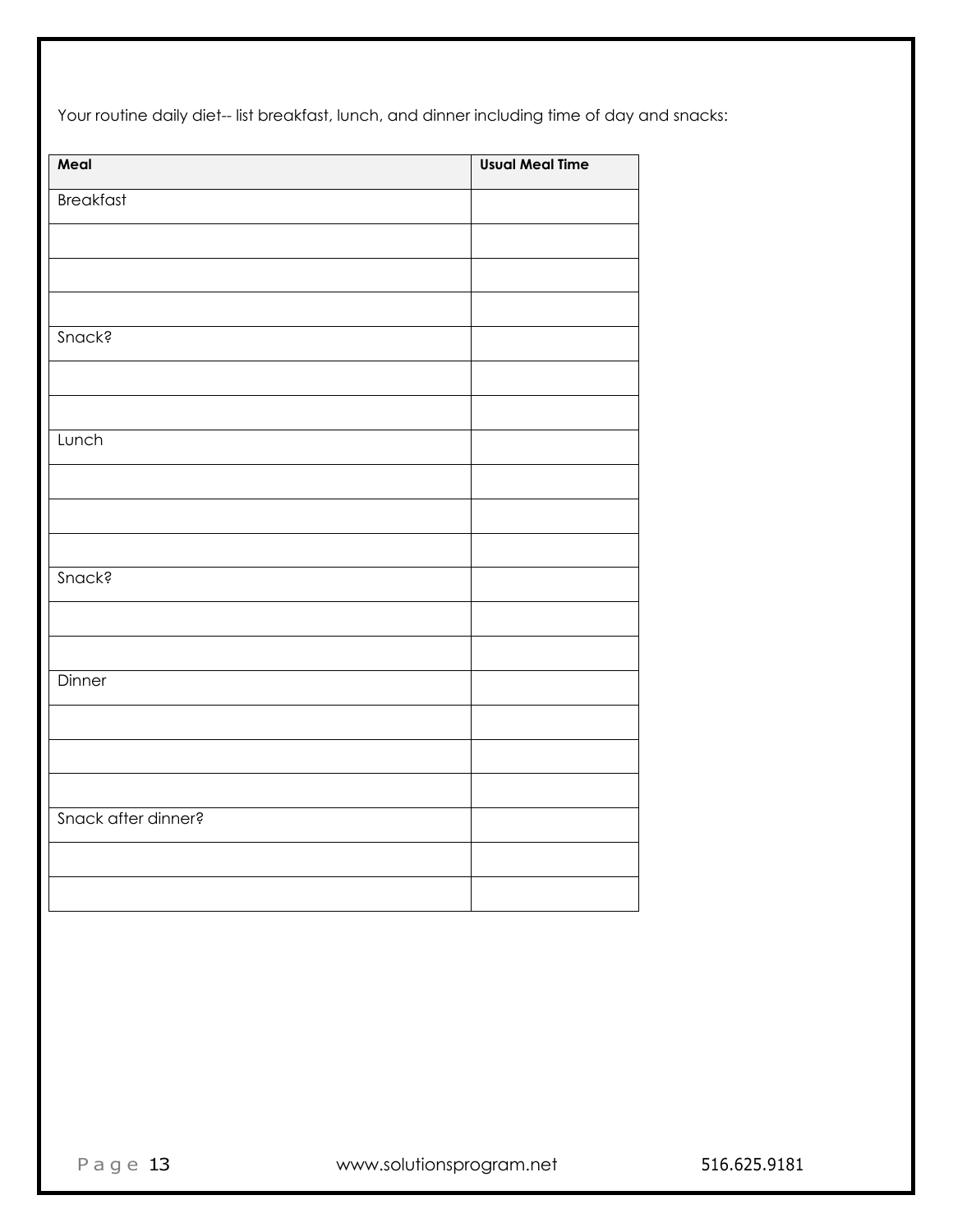| What are your major stressors in your life today and how do you handle them:<br>Have you ever had feelings/thoughts of hurting yourself or others? |
|----------------------------------------------------------------------------------------------------------------------------------------------------|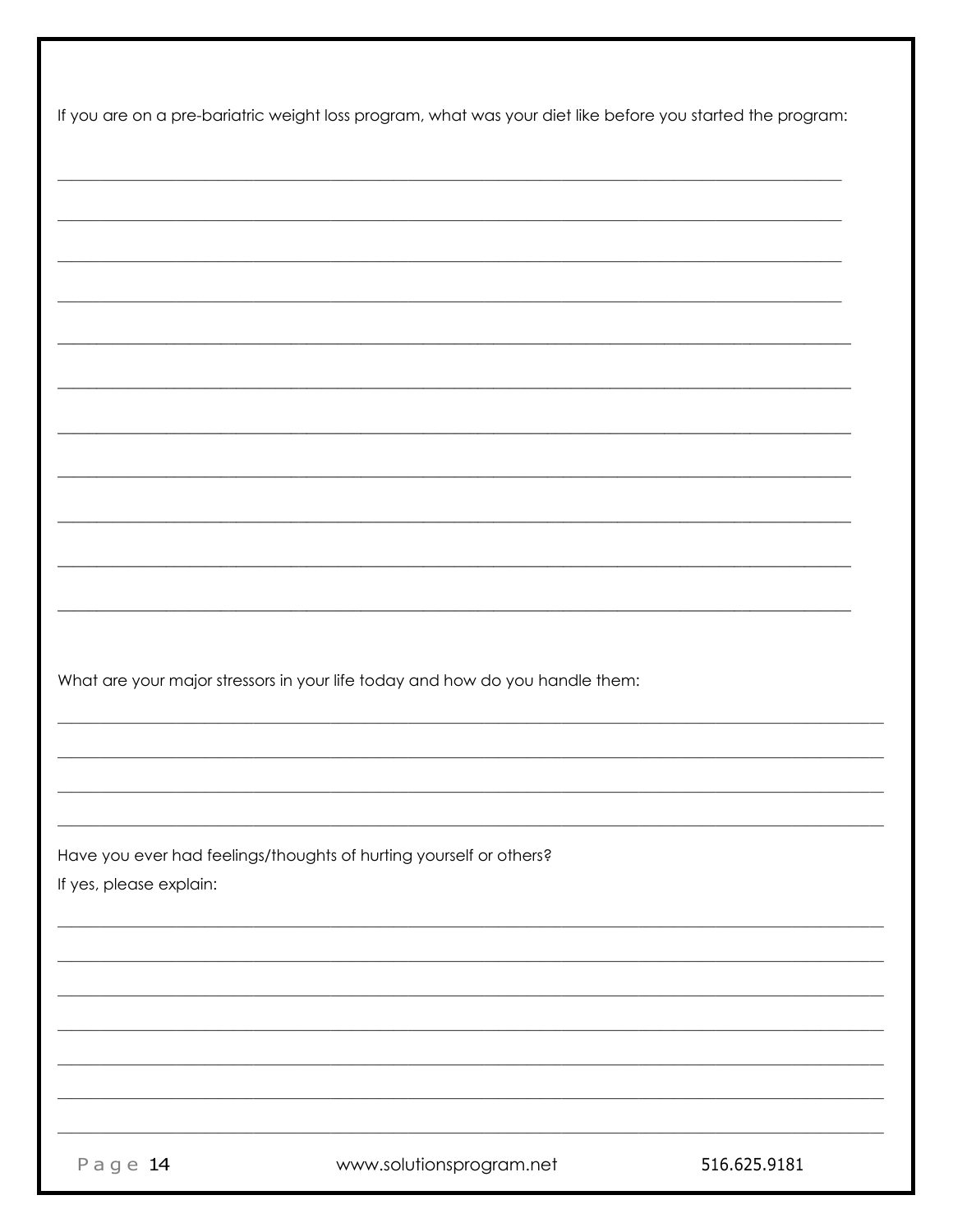### **Virginia E. Porcello, Ph.D., LMHC, CEDS.**

**Solutions Program for Eating Disorders** 2386 Clower Street, Bldg. C, Suite # 100 Snellville, Georgia 30078 516-625-9181 Email: drporcello@solutionsprogram.net Web: www.solutionsprogram.net

## **AUTHORIZATION FOR RELEASE OF INFORMATION:**

I am currently in treatment with Virginia Porcello, Ph.D. for psychotherapy. I give Dr. Porcello permission to speak with my medical doctors regarding my medical treatment.

**Date** Patient Signature

**\_\_\_\_\_\_\_\_\_\_\_\_\_\_\_\_ \_\_\_\_\_\_\_\_\_\_\_\_\_\_\_\_\_\_\_\_\_\_\_\_\_\_\_\_\_\_\_\_\_\_\_\_\_\_\_\_\_\_\_\_\_\_\_\_\_\_**

Page 15 www.solutionsprogram.net 516.625.9181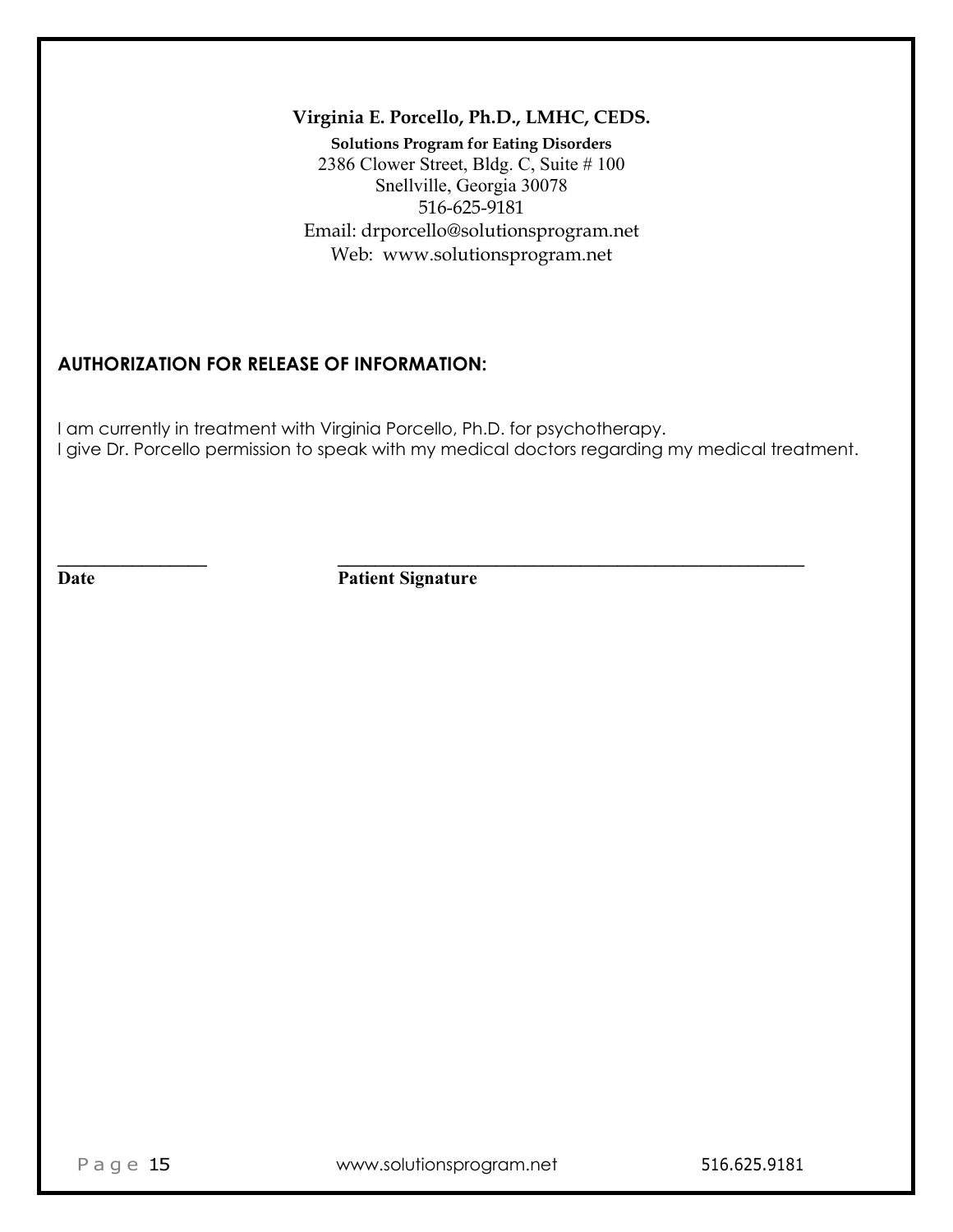#### **Informed Consent Form**

Please read the following information and sign at the end to indicate that you understand the policies and procedures of Dr. Porcello and Solutions Program for Eating Disorders.

- **Services:** Virginia E. Porcello, Ph.D., LPC, LMHC provides many different types of therapy for individuals, teenagers, families, and couples, in addition to eating disorders, bariatric evaluations, and Telemedicine mental health. The length of treatment may vary depending on the therapist and client's collaborative efforts (s). The therapy goals are developed with the therapist, are based on the client's needs and concerns, and are reviewed periodically to monitor progress. We consider treatment/therapy an active process and therefore prefer clients to play an active role in their therapy. Additionally, counseling services are voluntary. If the client has been court-ordered for treatment, a copy of this documentation must be provided before the next counseling session.
- **Telemedicine and mental health:** Telemedicine, related to mental health, involves using electronic communications (telephone, written, and/or video conferencing) to enable therapists to provide services to individuals who would otherwise not have adequate access to care. Telemedicine therapy sessions may be used for services such as individual, follow-ups, and training/education. Telemedicine mental health is a relatively recent way of delivering care, and there are some limitations compared with seeing a therapist in person. We will be using DOXY.ME as our web service. Restrictions include not having person-to-person contact and not being a good fit for all populations. The limitations can be addressed, and they are reasonably minor depending on how well the sound and video are working during the televideo/telephone session. I understand that cell phones (calls, voicemails, and text) and standard email are not as secure as a landline.
	- **a.** With the use of text-based modalities (texting and email) or video-conferencing, you should be aware that misunderstandings are possible since non-verbal cues are relatively lacking or delayed due to limited bandwidth.
	- **b.** Information transmitted may not be sufficient (i.e., poor resolution of images, technical interruptions, or unauthorized access) to allow for appropriate treatment.
	- **c.** Delays in treatment could occur due to deficiencies or failures of the equipment.
	- **d.** Telemedicine therapy sessions via a secure communication system are almost impossible for anyone else to access. Since it is still a possibility, you understand the low risk that this could affect confidentiality. In scarce instances, security protocols could fail, causing a breach of privacy of personal information. However, security measures will be taken to prevent a violation of privacy.
	- **e.** Telemedicine mental health sessions will never be recorded or photographed without your written permission.
	- **f.** If there is an emergency during a Telemedicine session, we will call emergency services and your emergency contact.
	- **g.** If the video conferencing or phone connection drops during a session, you will have a phone available to contact the therapist.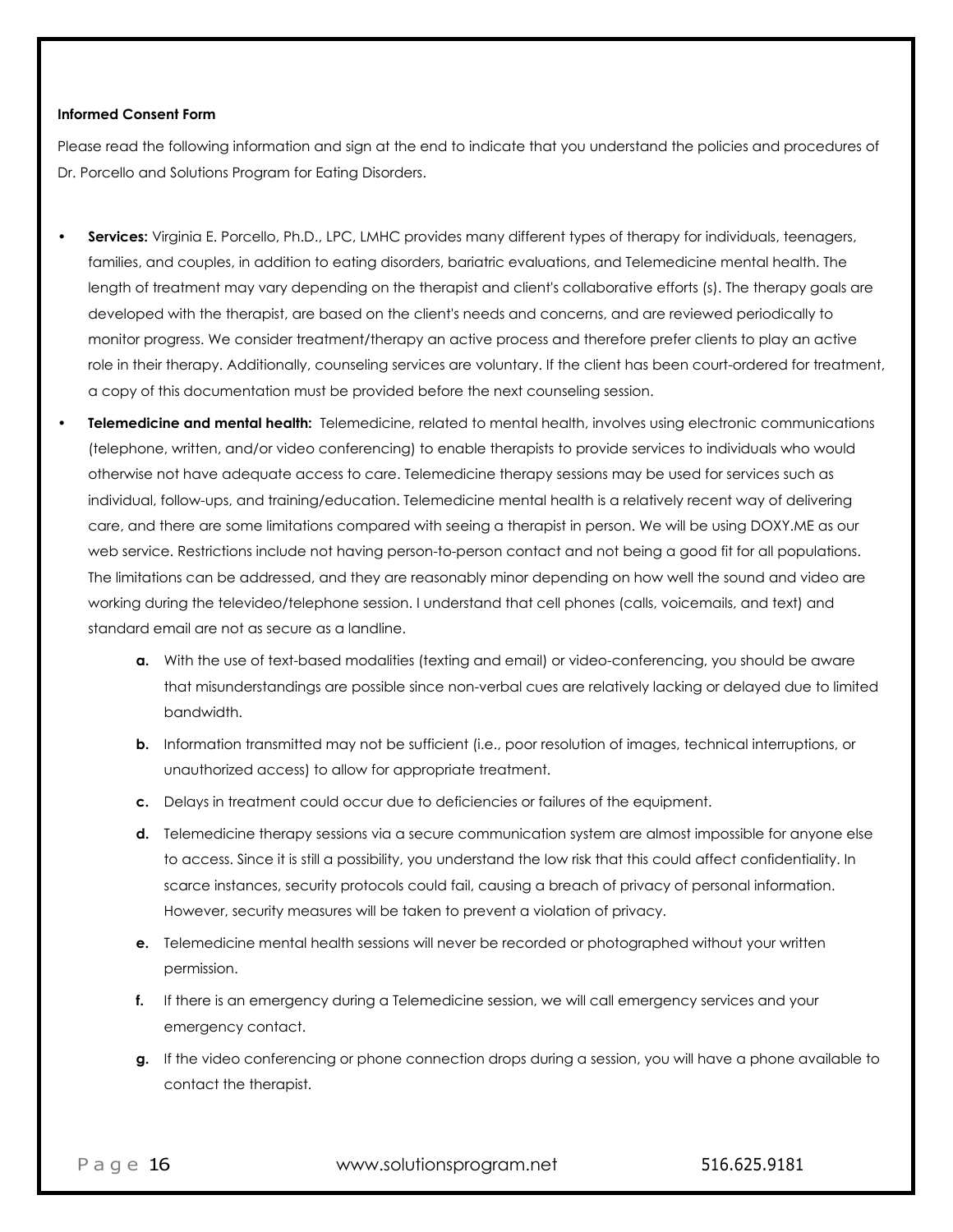- **Appointments:** We will usually schedule one 45-60 minute session per week at a time we agree on, although some sessions may be longer or more frequent. Regular attendance to therapy is vitally important to ensure progress with the concerns and issues that have been presented. Please make every effort to keep appointments and be on time. **If you need to cancel an appointment, please call 516-625-9181at least 24 hours before the time of your appointment.** If you do not cancel more than 24 hours ahead or fail to show for an appointment, you will be charged a \$50 missed appointment fee since insurance will not reimburse missed appointments. If a credit card is on file, please note, your credit card will be charged immediately for a missed appointment, or an appointment canceled less than 24 hours.
- **Therapist Information:** Your therapist, Virginia E. Porcello, holds a Ph.D. in Counseling Psychology and is currently licensed/certified in Georgia as a Licensed Professional Counselor (LPC), a Certified Professional Counselor Supervisor (CPCS), and Certified as a Tele mental Counselor. You must note that we often consult with licensed colleagues. We may discuss various aspects of your case during these consultation appointments without any identifying information to this licensed clinician for your therapeutic benefit.
- **Contacting Me:** Due to our work schedule, we are often not immediately available by telephone, email, or text. We probably will not answer the phone, email, or text when we are with a client, but when we are unavailable, we frequently monitor our voicemail, text, and emails. We will make every effort to return your message on the same business day, except for after regular business hours, weekends and holidays, but definitely within 24 hours. If you are challenging to reach, please inform us of some days and times when you will be available. Also, keep in mind, when we return your call, answer your emails, or reply to your text messages, your confidentiality may be diminished if we have to identify ourselves. If we are unavailable for an extended period of time, we will provide you with the name of a colleague to contact, if necessary. **If you have a life-threatening mental health emergency, please call 911!**
- **Fees:** Our appointment fees are as follows unless otherwise agreed upon by a Service Fee Agreement (i.e., insurance): \$150 for initial intake; \$180 for couples or families; \$125 for individuals; \$100 for Telemedicine mental health; and \$200 for bariatric evaluations. Additionally, we charge \$100 for other professional services you may need, though we will break down the hourly cost if we work for periods of less than one hour. These services are not reimbursed by insurance. Other services include report writing, telephone conversations lasting longer than 15 minutes, consulting with other professionals with your permission, preparation of records or treatment summaries, and the time spent performing any other service you may request of me. If you become involved in legal proceedings that require our participation, you will be expected to pay for all of our professional time, including preparation and transportation costs, even if we are called to testify by another party. [Because of the difficulty of legal involvement, we charge \$150 per hour for preparation and attendance at any legal proceeding.]
- **Payment: Sessions are to be paid in full before the beginning of each session.** We accept cash, check, or credit cards. A \$35.00 service charge is billed, based on the original amount of the check on all returned checks to be paid before your next appointment.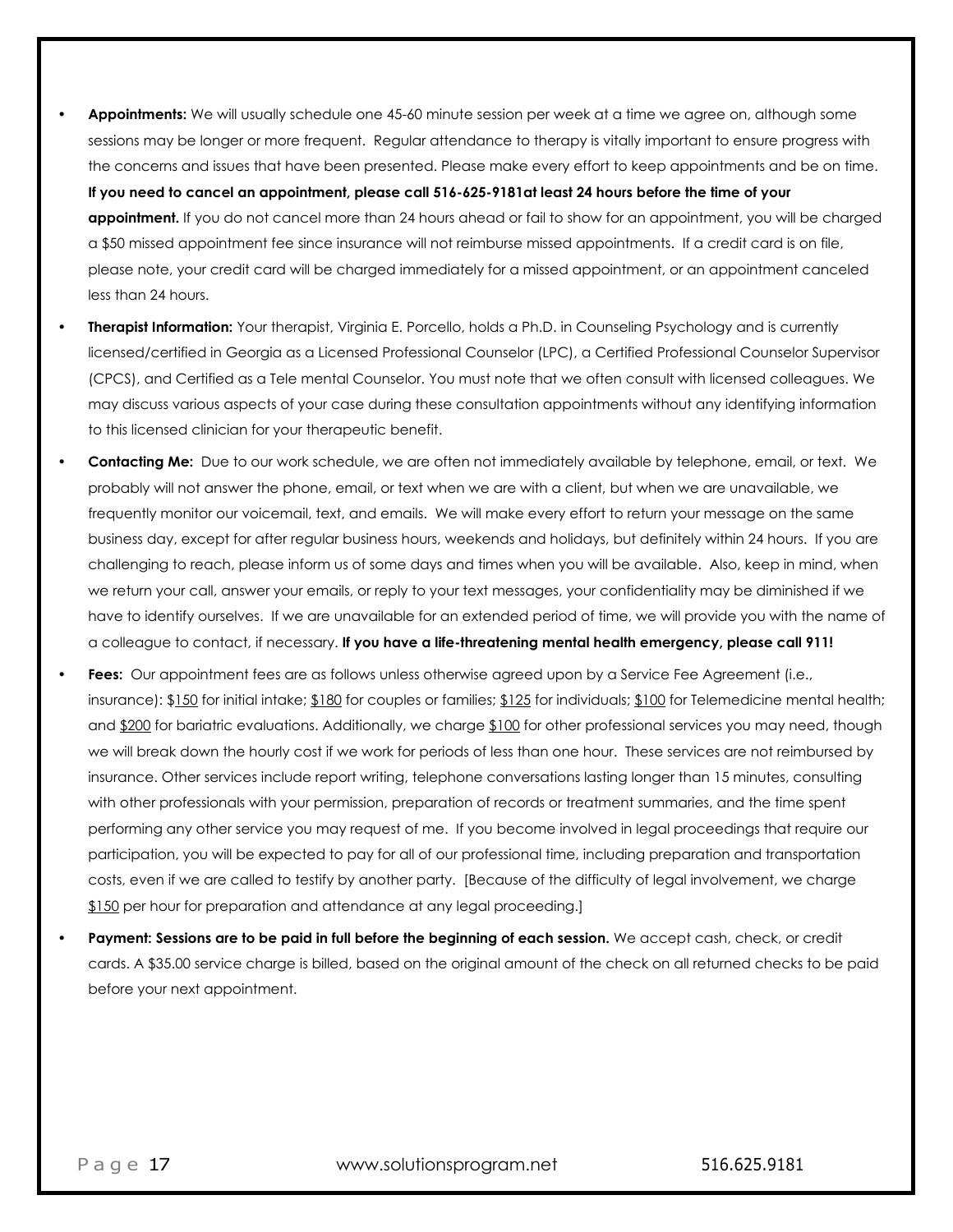- **Delinquent Payments:** You will be expected to pay for each session at the end of the current session unless we agree otherwise. If your account has not been paid for more than 30 days and arrangements for payment have not been agreed upon, we have the option of using legal means to secure payment. This may involve hiring a collection agency or going through small claims court, requiring me to disclose otherwise confidential information. In most collection situations, the only information we release regarding a client's treatment is his/her name, the nature of services provided, and the amount due. [If such legal action is necessary, its cost will be included in the claim.]
- **Confidentiality:** As a client, you understand that every effort is made to keep counseling records confidential and protect your personal health information. However, there are no 100% guarantees. Safeguards are put into place to limits this risk, i.e., password protection and encryptions are used when available. The law protects the privacy of all communications between a client and a counselor. In most situations, we can only release information about your treatment to others if you sign a written authorization that meets specific legal requirements imposed by HIPAA. However, there are clear and limited exceptions to this confidentiality which include the following:
	- **1)** If you present a danger to yourself or others, I am legally and ethically required by law to protect the safety of you and/ or the threatened person(s). This may include contacting your emergency contact person, local resources, or law enforcement.
	- **2)** If abuse (sexual or physical) or neglect of a child, elderly individual, or disabled person is revealed, known, or suspected, I am required by law to report it to the Department of Family and Children Services.
	- **3)** If I receive a court order/subpoena for client records, staff deposition, or court testimony, I must comply. I am also required to report attendance compliance to the court for court-ordered clients.
- **Professional Records:** The laws and standards of our profession require that we keep Protected Health Information about you in your clinical record. Except in unusual circumstances that involve danger to yourself and others or makes reference to another person (unless such other person is a health care provider), and we believe that access is reasonably likely to cause substantial harm to such other person or where information has been supplied to us confidentially by others, you may examine and/or receive a copy of your clinical record if you request it in writing. Because these are professional records, they can be misinterpreted and/or upsetting to untrained readers. For this reason, we recommend that you initially review them in our presence or have them forwarded to another mental health professional to discuss the contents. If we refuse your request for access to your records, you have a right of review (except for information provided to me confidentially by others) which we will discuss with you upon request.
- **Minors and Parents:** Clients under 18 years of age who are not emancipated and their parents should be aware that the law allows parents to examine their child's treatment records unless we believe that doing so would endanger the child or we agree otherwise. Because privacy in therapy is often crucial to successful progress, particularly with teenagers, it is [sometimes] our policy to request an agreement from parents that they consent to give up their access to their child's records.

Page 18 www.solutionsprogram.net 516.625.9181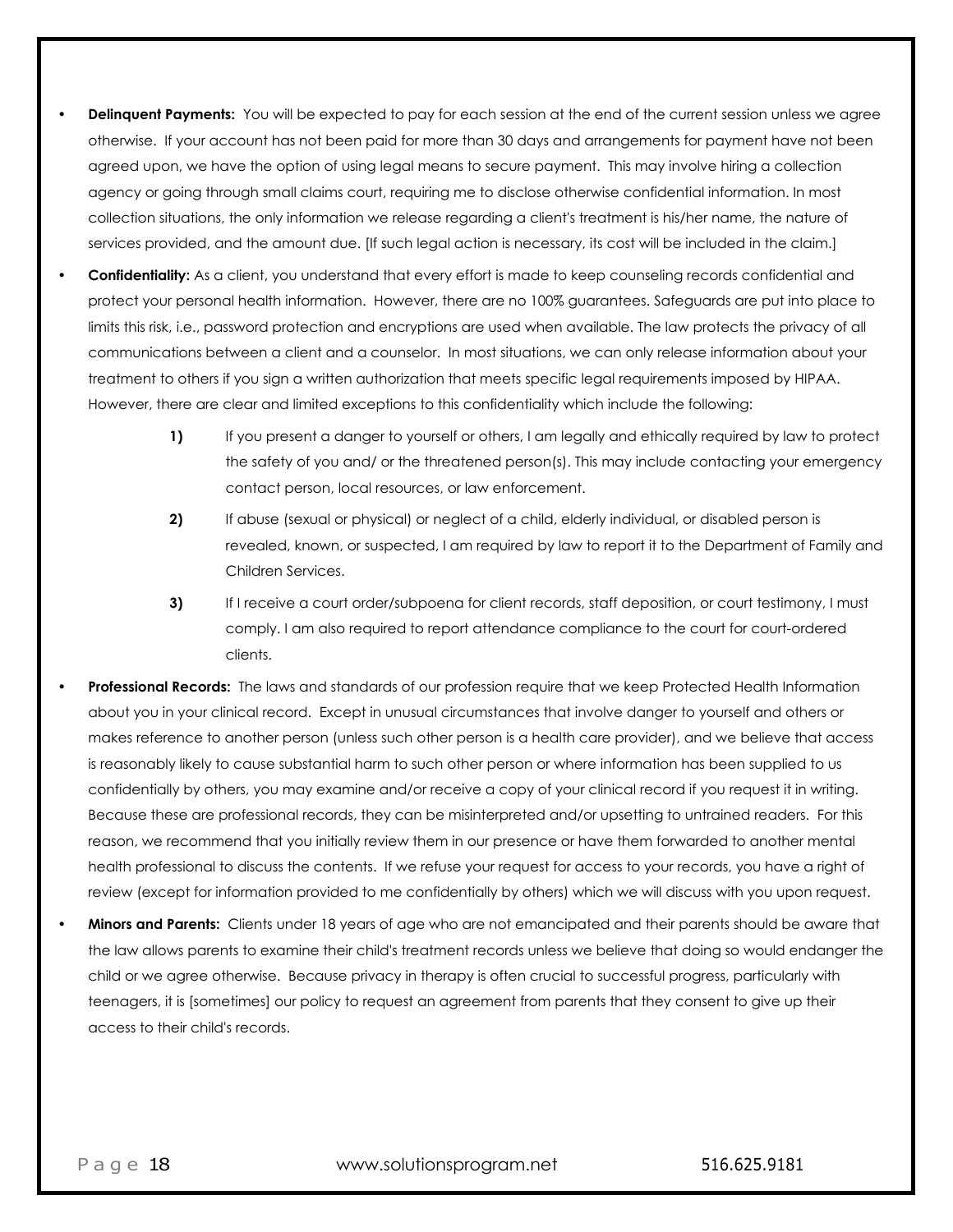If they agree, during treatment, we will provide them only with general information about the child's treatment progress and his/her attendance at scheduled sessions. Any other communication will require the child's Authorization unless we feel that the child is in danger or is a danger to someone else, in which case, we will notify the parents of our concern. Before giving parents any information, we will discuss the matter with the child, if possible, and do our best to handle any objections he/she may have.

- **Termination:** Your decision to enter therapy is voluntary, and you may terminate it at any time. The client is expected to inform the therapist of the client's plans to discontinue treatment for any reason. The final therapy session is an integral part of the therapeutic process, and it helps to summarize the progress and appreciate the change and growth that has occurred. If a client does not show up for two of their therapy appointments with no contact with the therapist, the case will be closed on the third week after the last attended session. If you decide to terminate therapy, you will still be responsible for any unpaid therapy sessions already received. The therapist may discontinue treatment with the client if the client is currently involved with domestic violence with a partner, has continued life-threatening substance abuse, or has shown violent or threatening behavior. In any of these events, the client will be referred to other more appropriate and intensive services for issues with substance abuse, violence, or severe mental health concern. If in our professional opinion, it is in your best interest to refer you to another therapist, we will do so because ethical standards dictate this course of action. We will provide you with the names and numbers of therapists for you to contact if you wish. Whether you choose to continue therapy with another therapist is entirely your decision.
- **Benefits and Risks of Therapy:** The majority of individuals, couples, and families in therapy benefit from the process of counseling. However, no promises can be made regarding the results of treatment or any procedures provided by the therapist. Open, honest, and accurate reporting of dilemmas and concerns are vital to progress in therapy. Selfexploration, insight, exploring options for dealing with problematic behaviors, learning new skills, or venting complicated feelings/experiences are generally beneficial; nevertheless, some risk exists. Please understand that some individuals experience unwanted feelings throughout treatment and that examining old issues may produce unhappiness, anger, guilt, or frustration. These feelings are complex, but a natural part of the psychotherapeutic process and often provide the basis for change. But there are no guarantees of what you will experience. Important decisions are usually an outcome of counseling. These decisions, including changing behavior, exploring employment opportunities, substance abuse patterns, schooling, and relationships, are likely to produce new opportunities as well as unique challenges for each individual involved. Sometimes a decision that seems positive for one person will be viewed quite negatively by another. Do not be hesitant to discuss counseling goals, procedures, or your impressions of the services being provided with your therapist. If you ever do not understand a suggestion or comment that has been made, please ask for clarification. If your doubts persist, we will be happy to help you set up a meeting with another mental health professional for a second opinion.